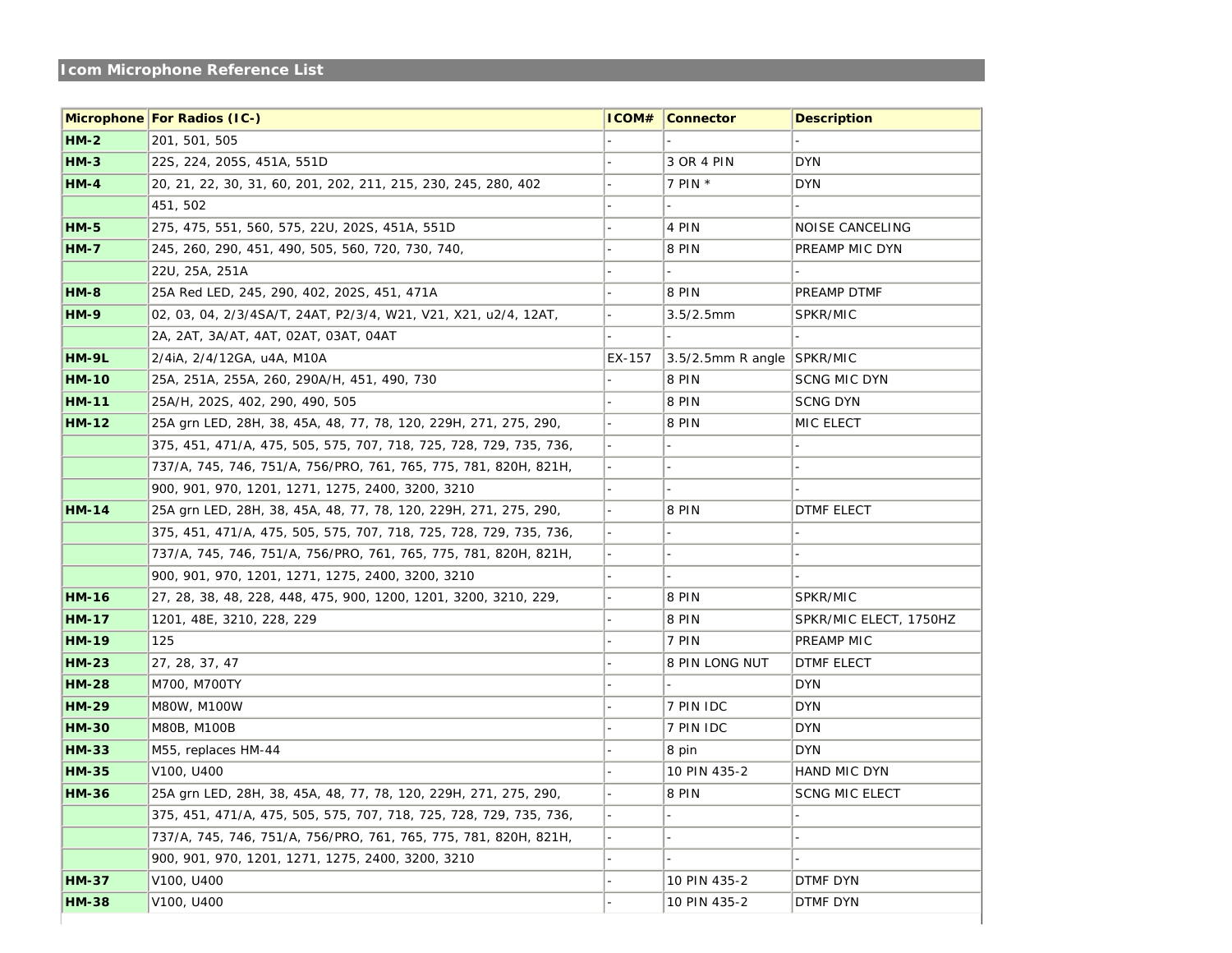| <b>HM-41</b>    | <b>V200</b>                                                        |             | 7 PIN                     | <b>DTMF DYN</b>                                     |
|-----------------|--------------------------------------------------------------------|-------------|---------------------------|-----------------------------------------------------|
| <b>HM-42</b>    | V200/U200                                                          |             | 7 PIN                     | PREAMP MIC                                          |
| <b>HM-44</b>    | M55, use HM-33 as replacement                                      |             | 8 PIN                     | <b>DYN</b>                                          |
| <b>HM-46</b>    | 02, 03, 04, 2/3/4SA/T, 24AT, P2/3/4, T21, T41                      |             | $3.5/2.5$ mm              | <b>SPKR MIC ELECT</b>                               |
|                 | W21, V21, X21, 2GXA/T, F10, F20, F3(S), F4(S), Z1A, W31A, W32A,    |             |                           |                                                     |
|                 | S21, S41, T2A, T22, T42, T7, T8, T81, M10A, F4SE, 4008, Q7A,       |             |                           |                                                     |
|                 | F4TR, F4SR                                                         |             |                           |                                                     |
| <b>HM-46L</b>   | 2iA, 4iA, 2GA, 4GA, 12GA, u2AT, u4AT, F3GT(GS), F4GT(GS)           | EX-651      | TYPE "L"                  | <b>SPRK/MIC FOR HT'S</b>                            |
| <b>HM-54</b>    | M5, M7, M9, A2, A20, A21, 02, 03, 04, 2/3/4SA/T, 24AT, P2/3/4      | EX-814      | $3.5/2.5$ mm              | <b>SPKR/MIC ELECT</b>                               |
|                 | T21, T41, W21, V21, X21, 2GXA/T, F10, F20, F3(S), F4(S), H21, U21, |             |                           |                                                     |
|                 | U16, S21, S41, T2, T22, T42, T7, T8, T81, M10A, F3S, F4S, F4SR,    |             |                           |                                                     |
|                 | A2, 4008, F4TR, F4SR                                               |             |                           |                                                     |
| $HM-55/A$       | 2iA, 4iA, T21, T41, W21, V21, X21, 2GXA/T, Z1A, W31A, W32A,        |             | $3.5/2.5$ mm              | <b>SPKR/MIC DTMF ELECT</b>                          |
|                 | S21, S41, F10, F20                                                 |             |                           |                                                     |
| $HM-56/A$       | 28, 38, 228, 229, 449, 901, 1201, 2330, 2400, 2410, 2500,          | EX-832      | 8 PIN                     | <b>HAND MIC ELECT</b>                               |
|                 | 3220, 3230                                                         |             |                           |                                                     |
| <b>HM-65</b>    | FX-873, 2SRA, 4SRA, DELTA1, W2, X2                                 |             | EX-1017 3.5/2.5mm         | <b>SPKR/MIC ELECT</b>                               |
| <b>HM-70</b>    | FX-873, 2SRA, 4SRA, DELTA1, W2, X2                                 | $EX-1036$ - |                           | <b>SPKR/MIC ELECT</b>                               |
| <b>HM-74</b>    | H <sub>28</sub> , U <sub>28</sub>                                  | $EX-1218$ - |                           | SPKR/MIC                                            |
| <b>HM-75A</b>   | T21A, T41A, W21, V21, X21, Z1A, W31A, W32A, S21, S41, T2,          |             | EX-1314 $ 3.5/2.5$ mm     | SPKR/MIC, REM, ELECT                                |
|                 | T22A, T42A, T7, T8, T81, F3(S), F4(S), F4SR, 4008, F4SR,           |             |                           |                                                     |
|                 | $F3GT(GS)$ , $F4GT(GS)$ , $F4TR$                                   |             |                           |                                                     |
| <b>HM-77A</b>   | DELTA GRP, 281H, 481H, 2340H, 2000H, 207, 2350H                    |             | $EX-1372$ 8 PIN MODULAR   | DTMF MIC, ELECT                                     |
|                 | 706, 706MK2, 706MK2G                                               |             |                           |                                                     |
| <b>HM-88/A</b>  | <b>DELTA GRP</b>                                                   |             | $EX-1471$   4 PIN MODULAR | MULTI FX, ELECT                                     |
| <b>HM-90/A</b>  | 2700 GRP, 207H                                                     |             |                           | EX-1511 4 PIN TO 8PIN MOD INFRARED, WIRELESS, ELECT |
| <b>HM-92/A</b>  | 2700 GRP                                                           |             |                           | EX-1530 4 PIN TO 8PIN MOD MULTI FX, REM, ELECT      |
| <b>HM-95</b>    | 2000H, 2350H, 706, 207H                                            |             | <b>8 PIN MODULAR</b>      | <b>ELECT</b>                                        |
| <b>HM-98</b>    | 2710H, 207H                                                        |             | <b>8 PIN MODULAR</b>      | <b>ELECT</b>                                        |
| <b>HM-100</b>   | F320, F420, F1020, F2020                                           |             | <b>8 PIN MODULAR</b>      |                                                     |
| <b>HM-100T</b>  | F320, F420, F1020, F2020                                           |             | <b>8 PIN MODULAR</b>      | <b>DTMF MIC</b>                                     |
| <b>HM-100N</b>  | SAME AS HM-100                                                     |             | <b>8 PIN MODULAR</b>      |                                                     |
| <b>HM-100TN</b> | <b>SAME AS HM-100T</b>                                             |             | <b>8 PIN MODULAR</b>      | <b>DTMF MIC</b>                                     |
| <b>HM-103</b>   | 706, 706MK2, 706MK2G                                               |             | 8 PIN MODULAR             | <b>ELECT</b>                                        |
| <b>HM-107B</b>  | M59B                                                               |             | 7 PIN                     |                                                     |
| <b>HM-107W</b>  | <b>M59W</b>                                                        |             |                           |                                                     |
| <b>HM-112</b>   | $A-3, A-22$                                                        |             | $3.5/2.5$ mm              |                                                     |
| <b>HM-114</b>   | M127W, M127B                                                       |             | 6 pin IDC                 | <b>HAND MIC</b>                                     |
| <b>HM-117</b>   | M45W, M45B                                                         |             |                           | <b>ELECT</b>                                        |
| <b>HM-118T</b>  | 706, 706MK2, 706MK2G                                               |             | <b>8 PIN MODULAR</b>      | <b>DTMF MIC</b>                                     |
| <b>HM-120</b>   | <b>M710RT</b>                                                      |             | 8 pin                     | HAND MIC                                            |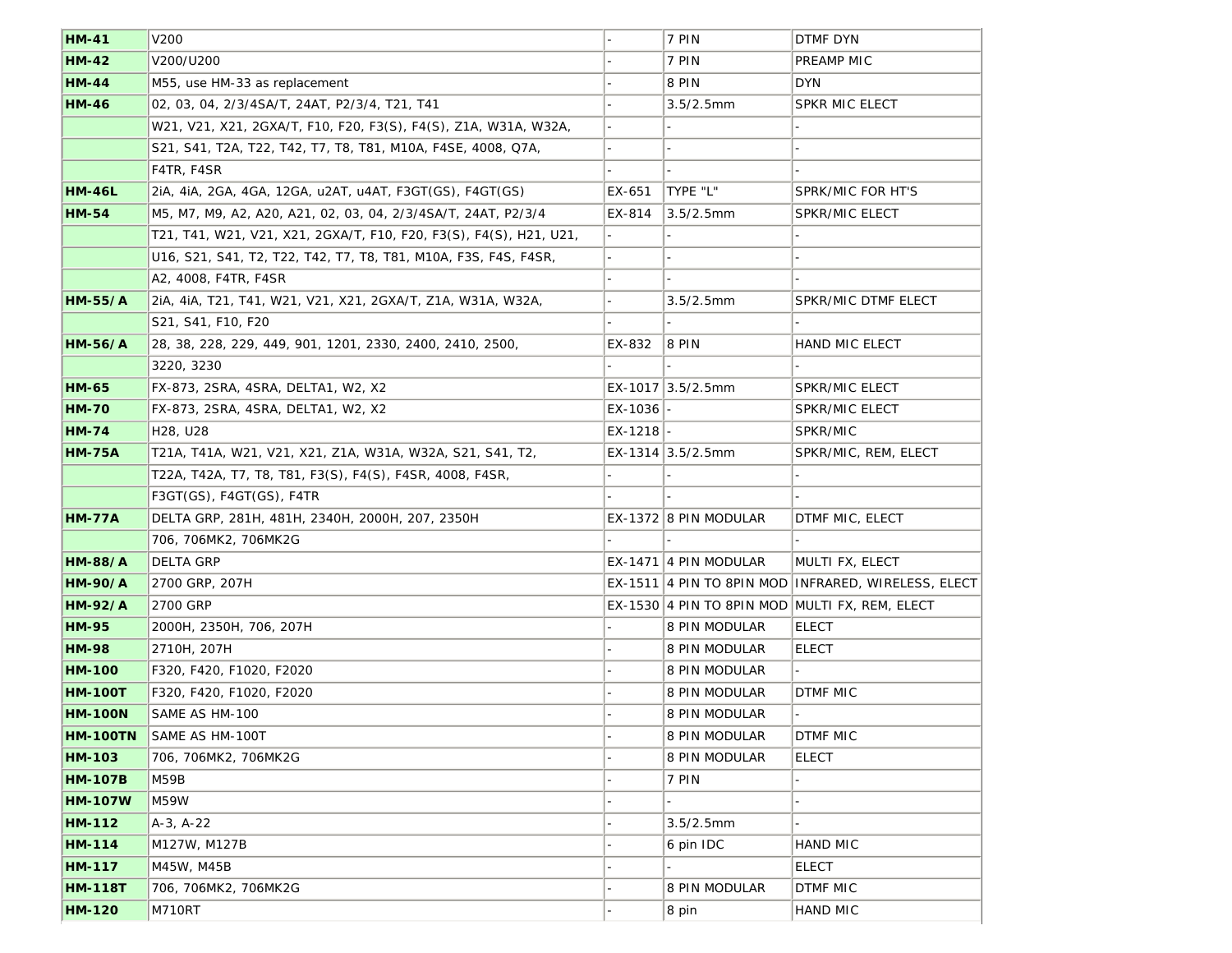| <b>HM-124W</b> | M45W, M45AW                                                  |               |                        |                           |
|----------------|--------------------------------------------------------------|---------------|------------------------|---------------------------|
| <b>HM-124B</b> | M45B, M45AB                                                  |               |                        |                           |
| <b>HM-126</b>  | M502                                                         |               |                        |                           |
| <b>HM-127</b>  | M502                                                         |               |                        | REMOTE CONTROL MIC        |
| <b>HM-128</b>  | T8, T81, T2(H), T7(H), W31, W32, X21T, T22, Q7, 2GXAT, 4008A |               |                        |                           |
|                | F3(S), F4(S), F3G, F4TR, F4SR                                |               |                        |                           |
| <b>EM-29</b>   | <b>M80W, M100W</b>                                           |               |                        | <b>DYN</b>                |
| <b>EM-30</b>   | <b>M80B, M100B</b>                                           |               |                        | <b>DYN</b>                |
| <b>EM-46</b>   | M2, M5, M7, M9, H10, U10, A2, A20, A21, H21, U21, H/U16, M11 |               | $3.5/2.5$ mm           | SPKR/MIC, ELECT           |
| <b>EM-46L</b>  | M11, H10, U10                                                |               |                        | SPKR/MIC, ELECT           |
| <b>EM-48</b>   | M500, M600, M800, M810                                       |               | 8 PIN                  | <b>DYN</b>                |
| <b>EM-49</b>   | H8S2, U8, H19S1/S2, U8S2, U18                                |               | <b>MODULAR</b>         | SPKR/MIC                  |
| <b>EM-51</b>   | M56B, M57B                                                   |               |                        | <b>DYN</b>                |
| <b>EM-53</b>   | M120C                                                        |               |                        | <b>DYN</b>                |
| <b>EM-54</b>   | A21                                                          |               | $3.5/2.5$ mm           | SPKR/MIC                  |
| <b>EM-56</b>   | <b>M120W</b>                                                 |               |                        | <b>DYN</b>                |
| <b>EM-60</b>   | M56W, M57W                                                   |               |                        | <b>DYN</b>                |
| <b>EM-63</b>   | <b>V210T</b>                                                 | EX-978        |                        | HAND MIC, DYN             |
| <b>EM-65</b>   | U220, V220                                                   |               | EX-1007 3.5/2.5mm      | <b>SPKR/MIC ELECT</b>     |
| <b>EM-66</b>   | <b>MCA</b>                                                   | EX-1008       |                        | SPKR/MIC, DYN             |
| <b>EM-69</b>   | U220, V220                                                   | EX-1035       |                        | HAND MIC DTMF, DYN        |
| <b>EM-71</b>   | <b>FX-951</b>                                                | $EX-1054$ -   |                        | SPKR/MIC                  |
| <b>EM-72</b>   | FX-929                                                       | EX-1055       |                        | SPKR/MIC                  |
| <b>EM-73</b>   | RC-4010                                                      | EX-1068       |                        | <b>HAND MIC</b>           |
| <b>EM-74</b>   | H <sub>28</sub> , U <sub>28</sub>                            |               | <b>MODULAR</b>         | <b>SPKR/MIC ELECT</b>     |
| <b>EM-76</b>   | U81T, U810T                                                  |               | EX-1233 3.5/2.5mm      | <b>ELECT</b>              |
| <b>EM-77</b>   | U81T, U810T                                                  |               | EX-1267 3.5/2.5mm      | SPKR/MIC, TRUNKING, ELECT |
| <b>EM-78</b>   | <b>M58B</b>                                                  | EX-1278 7 PIN |                        | <b>DYN</b>                |
| <b>EM-79</b>   | <b>M58W</b>                                                  |               |                        |                           |
| <b>EM-80</b>   | MCA12, F30GT(S), F40GT(S)                                    | $EX-1385$ -   |                        | SPKR/MIC                  |
| <b>EM-81</b>   | F30, F40, F35, F45, F30LT, F30LTM, F40LT, FX-1326, FX-1327   |               | EX-1290 14 PIN SPECIAL | SPKR/MIC                  |
| <b>EM-82</b>   | M125B, M126B                                                 | EX-1293       |                        | <b>HAND MIC</b>           |
| <b>EM-83</b>   | M125W, M126W                                                 | EX-1294 7 PIN |                        | <b>HAND MIC</b>           |
| <b>EM-85</b>   | IC-4070                                                      | EX-1422       |                        | SPKR/MIC                  |
| <b>EM-89</b>   | $MCA12$ , F30GT(S), F40GT(S)                                 | EX-1495       |                        | SPKR/MIC                  |
| <b>EM-91</b>   | A200(B)(M)                                                   | EX-1520 8 PIN |                        | HAND MIC, ELECT           |
| <b>EM-99</b>   | F1020, F2020, F1500, F2500, F310, F320, F410, F420           |               |                        | HAND MIC, DYN             |
| <b>EM101</b>   | M700PRO, M710                                                |               | <b>8 PIN</b>           | HAND MIC, ELECT           |
| $CM-9$         | M7, M9, H/U12, H/U16, H/U2, H/U6, A1, A2, A20, A21, H21, U21 |               | $3.5/2.5$ mm           | SPKR MIC, ELECT           |
| $CM-9L$        | M11, H10, U10                                                |               | $3.5/2.5$ mm           | <b>SPKR MIC</b>           |
| $HS-2$         | M80, M126B, M125B, M700                                      |               | 7 PIN TL               | <b>HANDSET</b>            |